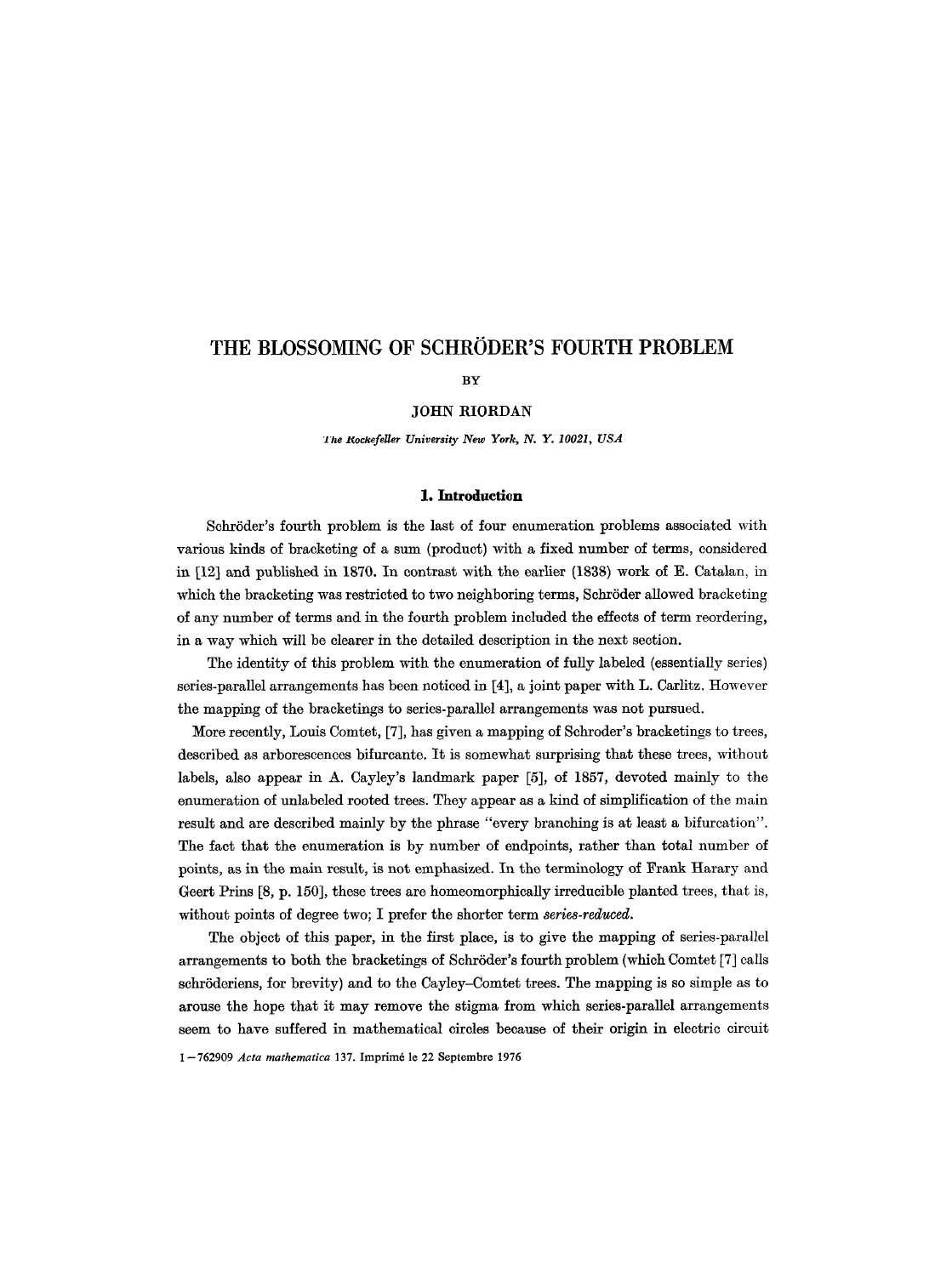theory. Of course, the natural presumption in the electrical setting that element position either in series or parallel is irrelevant, which fits perfectly for Schröder's fourth problem, is disposable for more general uses; indeed its abandonment is required for representation of Catalan bracketing.

Next, series-reduced planted trees are enumerated by number of endpoints other than the root, both without labels and with a fixed number of labels on endpoints. The enumeration is of course by George P61ya's fundamental theorem in enumeration; the fixed number of labels provides a bridge between the unlabeled and fully labeled cases as in [10; p. 129 ff]. However attention is restricted here to the two extreme cases. The procedure supplies two new enumerators,  $s_n(y)$  and  $S_n(y)$ ; these are enumerators of trees with n endpoints by number of interior points for the unlabeled and fully labeled cases. It turns out that

$$
S_n(y) = \sum_{k=1} b(n-1+k, k) y^k \tag{1}
$$

with  $b(n, k)$  an associated Stirling number of the second kind, in the notation of [10, p. 77]; the sum  $S_n(1) \equiv S_n$  is, effectively and apart from notation, Comtet's formula for Schröder's numbers [7, eq. 6].

By way of contrast, a formula is found for series-reduced planted trees, with  $n$  labeled points by number of endpoints (root ignored), namely

$$
P_n(y) = \sum_{0}^{m} (n)_k b(n-1,k) y^{n-k}, \quad m = [(n-1)/2]
$$
 (2)

with  $(n)_k = n(n-1)$  ...  $(n-k+1)$ , the falling factorial.

This is followed by a formal (non-combinatorial) derivation of a polynomial

$$
T_n(y) = \sum 2^{n-k} a_{nk} y^k = 2^n Q_n(y/2), \qquad (3)
$$

which, like  $S_n(y)$  has coefficients whose sums are the Schröder numbers. In (3), the coefficients  $a_{nk}$  are those appearing in [1], [2], and [3], and  $Q_n(y) = \sum a_{nk} y^k$ , is defined by  $Q_1(y) = y$ and the recurrence

$$
Q_n(y) = (2n-1)yQ_{n-1}(y) + (y-y^2)Q'_{n-1}(y)
$$

with the prime denoting a derivative.

The remaining sections are a small selection of the possible tree enumerations. In section 5, series-reduced rooted trees, derived from their planted correspondents by removal of the planting stem and rerooting, are enumerated by number of lines at the root for both limiting cases. In section 6, the same trees are enumerated by height, again for both limiting cases.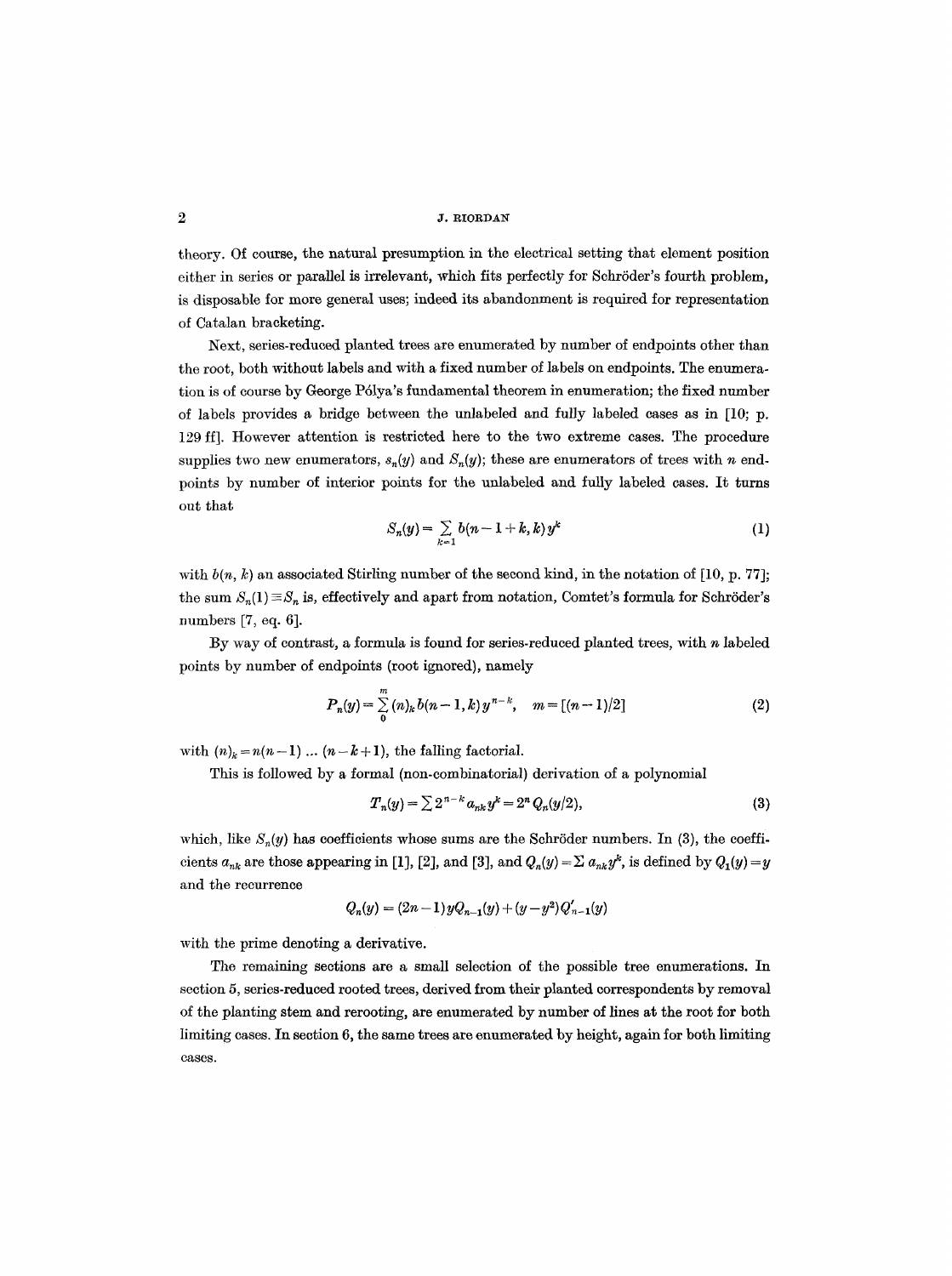### **2. Mappings of Schröder bracketings**

It is convenient to focus on bracketings in fixed order. Ignoring the terminal bracket, they are a; ab; abc, a(bc); abcd, ab(cd), a(bcd), a(b(cd)), (ab)(cd) for  $n=1,2,3,4$  respectively. As is clear, the terms are in alphabetical order, the order of the bracketing is from right to left, and any number of terms may be bracketed. The numbers of such bracketings are 1,1,2,5 for  $n=1(1)4$ , which are the numbers of essentially series (or essentially parallel) series-parallel arrangements of like (unlabeled) elements appearing in [10, Table 6  $(m=0)$ , **p. 142].** 

It may be helpful to remind the reader that a series-parallel arrangement is essentially series when it is a concatenation of parts each of which is either a single element, or a parallel grouping of essentially series arrangements. Each essentially series arrangement has a unique essentially parallel mate or dual, obtained by interchanging the words series and parallel in its verbal description.

The mapping of braeketings to essentially series arrangements and to series-reduced rooted trees seems sufficiently clear for  $n = 4$ , as follows:



In the essentially series representation, the vertical lines are only for the convenience of representing all elements as horizontal lines; alternatively, they may be regarded as signatures of parallel connection. It is evident in the display that a bracket enclosing  $k$  like terms is a parallel arrangement of  $k$  lines. However the representative of  $(b(cd))$  is the essentially parallel mate of b(cd).

The rules for constructing the trees are as follows: all unbracketed terms are single lines from the root; a bracket of  $k$  terms is a single line from the root to a point with  $k$ branches; a bracket  $(b(cd))$  is the planted tree corresponding to the rooted tree for  $b(cd)$ , and similarly for any other double (or multiple) bracket.

It should be noted that the number of terms bracketed is the same as the number of elements in the essentially series arrangement, and the number of endpoints in the series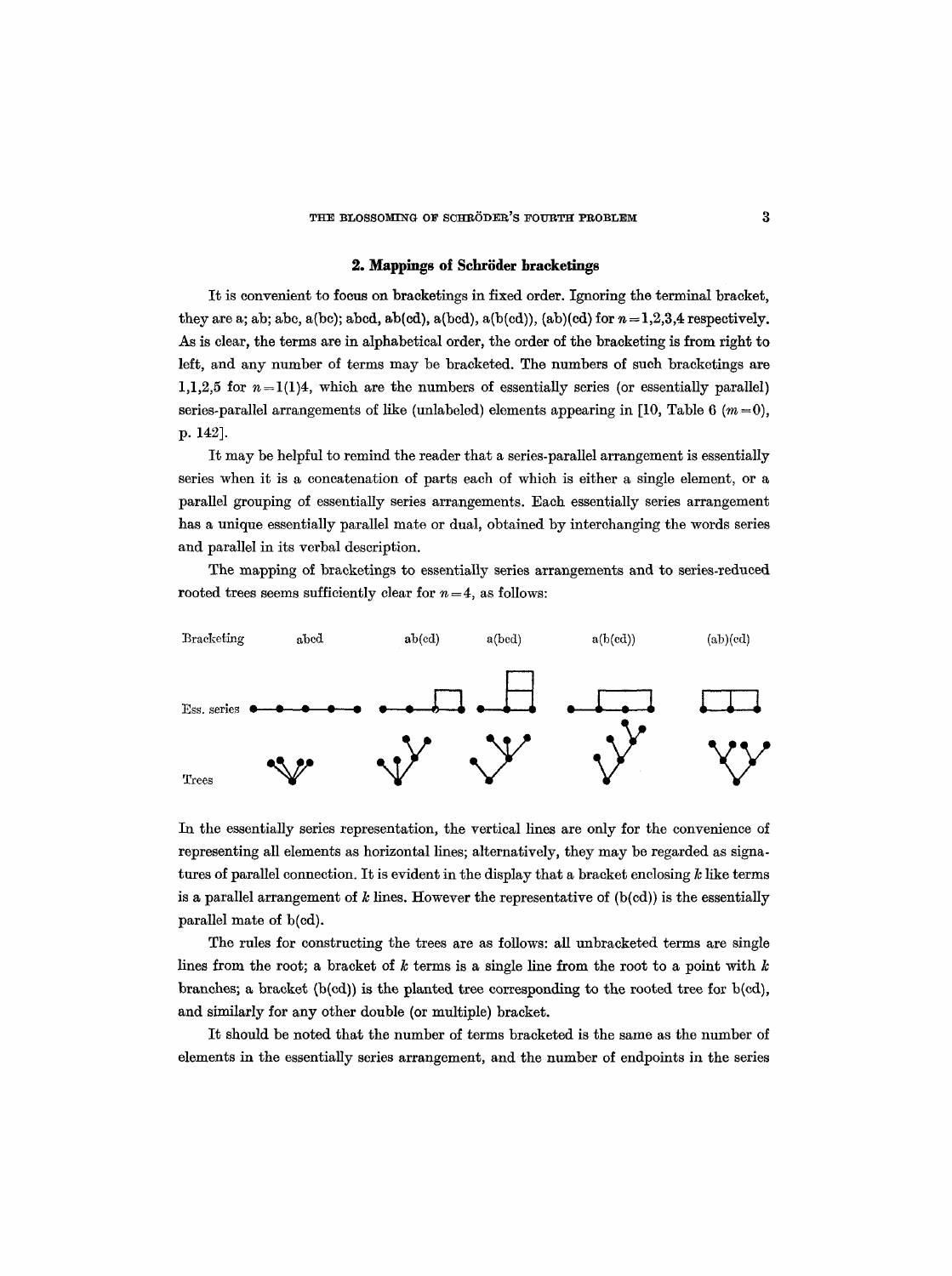### $\frac{4}{3}$  J. RIORDAN

reduced rooted trees. Of course the series-reduced rooted trees are the corresponding planted trees with stem removed and root relocated.

It should also be noticed that series-parallel arrangements may be mapped to expressions with two operators, say addition and multiplication. It is immediate that these expressions divide into two equal classes, essentially additive and essentially multiplieative. The first few essentially additive expressions are:  $a + b$ ;  $a + b + c$ ,  $a + b + c + d$ ,  $a+b+cd$ ,  $a+bcd$ ,  $a+b(c+d)$ ,  $(a+b)(c+d)$ .

### **3. Enumeration of series-reduced planted trees by number of endpoints**

As noticed in the introduction, these trees have already been examined by Frank Harary and Geert Prins in [8]. With  $p_{m,n}$  the number of such trees with m like (unlabeled) points, n of which are endpoints, and  $p(x, y)$  the corresponding generating function:

$$
p(x,y) = \sum x^m y^n p_{m,n}
$$
, one of their results may be written  
\n
$$
(1+x)p(x, y) + x - xy = x \exp [p(x, y) + ... + p(x^n, y^n)/n + ...].
$$
\n(4)

The enumerant of interest for current purposes is the number of such trees with  $n$ endpoints and *i* interior points, denoted by  $s_{n,i}$ . Since  $s_{n,i} = p_{n+i,n}$ , it follows that

$$
s(xy, y) = p(y, x) \tag{5}
$$

where  $s(x, y) = \sum x^n y^i s_{n,i}$ , and equations (4) and (5) imply

$$
(1+y)s(x, y) + y - x = y \exp [s(x, y) + ... + s(x^n, y^n)/n + ...].
$$
\n(6)

Equation (6) is extended to the case of labeled endpoints by means of the generating function

$$
s(x,y,z)=\sum x^n y^i \frac{z^j}{j!} s_{n,1,j}
$$

with  $s_{n,i,j}$  the number of trees with n endpoints, j of which are labeled with distinct labels, and *i* interior points; *j* is a fixed number (which may be null) and of course  $j = n$  for  $n \leq j$ . By the version of Polya's theorem given in [10, p. 131] it follows that

$$
(1+y)s(x, y, z)+y-x-xz=y \exp [s(x, y, z)+...+s(xn, yn)/n+...].
$$
 (7)

Though no use is made of it here, it is worth noting that (6) and (7) imply

$$
[(1+y)s(x, y, z)+y-x-xz] \exp s(x, y) = [(1+y)s(x, y)+y-x] \exp s(x, y, z).
$$

With all points labeled,  $j=n$ , the generating function ( $s(x, y, z)$ ) becomes

$$
\sum \frac{(xz)^n}{n!} y^i s_{n, t, n} = S(y, w), \quad w = xz.
$$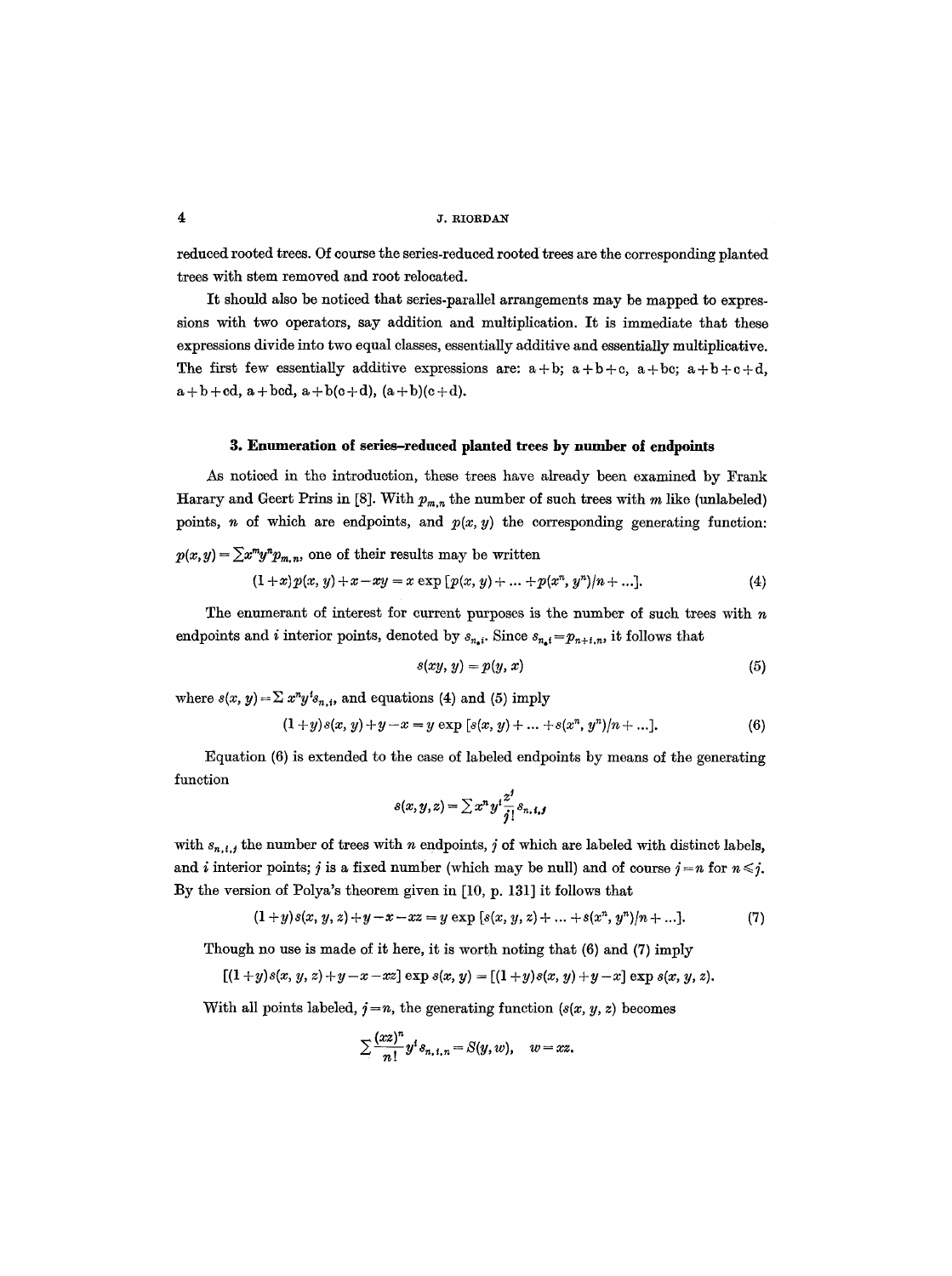Considering the new variable  $w=xz$  as independent of x and taking the limit of (7) for  $x\rightarrow 0$ , it is found that

$$
(1+y)S(y, w)+y-w=y\exp S(y, w) \qquad \qquad (8)
$$

with  $S(y, w) = \sum S_n(y)w^n/n!$ , the exponential generating function of  $S_n(y)$ , and  $S_n(y)$  the enumerator of series-reduced planted trees with  $n$  labeled endpoints by number of (unlabeled) interior points.

For 
$$
y=1
$$
,  $s(x, 1) \equiv s(x)$ ,  $S(1, x) \equiv S(x)$ , (6) and (8) become  
\n
$$
2s(x) + 1 - x = \exp [s(x) + ... + s(x^n)/n + ...],
$$
\n
$$
2S(x) + 1 - x = \exp S(x),
$$
\n(9)

which apart from notation are, respectively, equations (77a) and (85) of [10, pp. 141, 142]. Note that (85) is transcribed by  $A_0(z) + z = 2S(z)$ .

Note also that the first of (9) is Cayley's result [5], mentioned in the introduction; Cayley's  $B(x)$  corresponds to  $s(x)$ .

Thus, the present enumeration agrees with the series-parallel enumeration so far as the latter goes. However the inclusion of interior points refines the enumeration through the enumerators  $s_n(y)$  and  $S_n(y)$  of trees with n endpoints, unlabeled and fully labeled, by number of interior points.

To determine  $s_n(y)$ , note first that  $s(x, y) = xs_1(y) + x^2s_2(y) + \dots$ . Hence

$$
\sum_{1}^{\infty}\frac{1}{n}s(x^{n},y^{n})=\sum_{1}^{\infty}s_{n}^{*}(y)\frac{x^{n}}{n}=\sum_{n}C_{n}(s_{1}^{*}(y),...,s_{n}^{*}(y))\frac{x^{n}}{n!}
$$

with  $s_1^*(y) = s_1(y) = y$ ,  $s_2^*(y) = 2s_2(y) + s_1(y^2)$ ,

$$
s_n^*(y) = \sum_{d \mid n} ds_d(y^e), \quad de = n
$$

with the sum over all divisors of n (including 1 and n), and with  $C_n(t_1, ..., t_n)$  the cycle indicator of the symmetric group. For the generating function of  $C_n$  see [10, p. 68].

With these results, equation (6) may be rewritten as

$$
(1+y) s(x,y) + y - x = y \sum_{0} C_n(s_1^*(y), \ldots, s_n^*(y)) x^n/n;
$$

or equating coefficients of  $x^n$ , with  $\delta_{nm}$  the Kronecker delta

$$
(1+y)s_n(y)+y\delta_{n0}-\delta_{n1}=yC_n(s_1^*(y),...,s_n^*(y))/n!.
$$
 (10)

Thus  $s_0(y) = 0$ ,  $s_1(y) = s_1^*(y) = 1$ ,

$$
2(1+y)s_2(y) = yC_2(s_1^*(y), s_2^*(y)) = y(2s_2(y) + s_1(y^2) + s_1^2(y))
$$
  

$$
2s_2(y) = 2y.
$$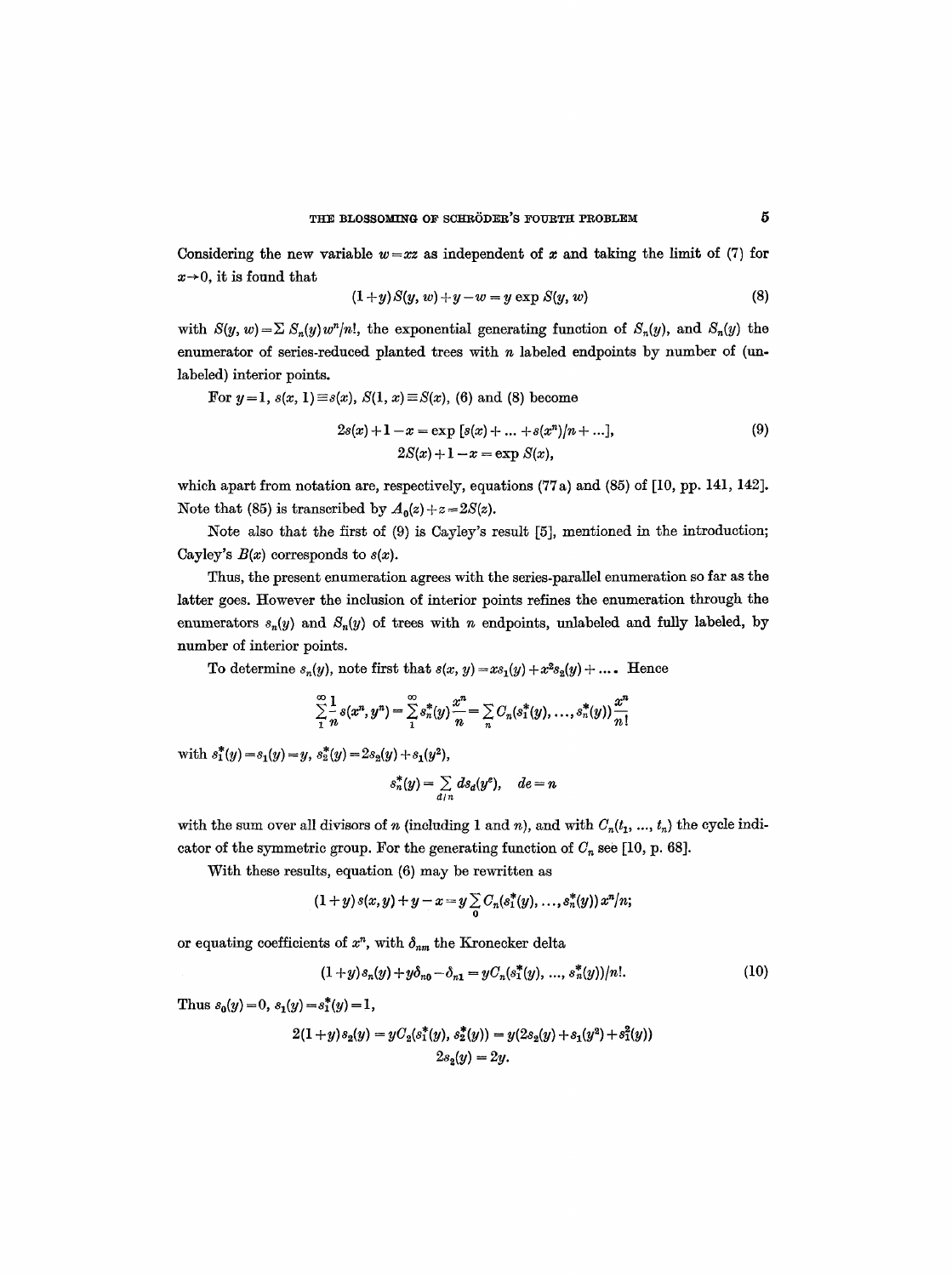# **6 1. RIORDAN**

| $\boldsymbol{n}$<br>$\vec{k}$ | $\overline{2}$ | 3           | 4                | 5       | 6                | 7  | 8                | 9   | $10\,$  |
|-------------------------------|----------------|-------------|------------------|---------|------------------|----|------------------|-----|---------|
| ${\bf I}$                     | 1              | 1           | ı                | ı       | 1                | 1  | 1                | 1   | 1       |
| $\boldsymbol{2}$              |                | $\mathbf 1$ | $\boldsymbol{2}$ | 3       | 4                | 5  | $\boldsymbol{6}$ | 7   | $\bf 8$ |
| $\bf{3}$                      |                |             | $\boldsymbol{2}$ | $\bf 5$ | 10               | 16 | 24               | 33  | 44      |
| $\bf{4}$                      |                |             |                  | 3       | 12               | 29 | 57               | 99  | 157     |
| 5                             |                |             |                  |         | $\boldsymbol{6}$ | 28 | 84               | 192 | 382     |
| $\boldsymbol{6}$              |                |             |                  |         |                  | 11 | 66               | 231 | 615     |
| 7                             |                |             |                  |         |                  |    | 23               | 157 | 634     |
| 8                             |                |             |                  |         |                  |    |                  | 46  | 373     |
| 9                             |                |             |                  |         |                  |    |                  |     | 98      |

Writing  $s_n(y) = \sum s(n, k) y^k$ , the coefficients  $s(n; k)$  for  $n = 2(1)10$ ,  $k = 1(1)n - 1$  are as follows

The sums  $s_n(1)$  appear in [13; seq. 558]; the range is 2(1)20. It is interesting to notice (I omit the proof) that  $s(n, n-1)$  is the number of completely bifurcative rooted trees with n endpoints associated with the Wedderburn-Etherington bracketing (cf. [6; I, 68]). Comtet's table for these numbers,  $n = 1(1)26$  is sequence 298 of [13].

An alternative to (10) may be obtained as follows. First (6) is equivalent to

$$
(1+y)\,s(x,y)+y-x=\exp\sum\limits_{1}s_n^*(y)\,x^n/n
$$

with  $s_n^*(y)$  as above. The derivative of this with respect to x is

$$
(1+y) s_x(x,y) - 1 = \sum_{1} x^{n-1} s_n^*(y) [(1+y) s(x,y) + y - x],
$$

which corresponds to

$$
n(1+y) s_n(y) - \delta_{n1} = (1+y) \sum_{1} s_j^*(y) s^{n-j}(y) + y s_n^*(y) - s_{n-1}^*(y).
$$
 (11)

All numbers appearing in the table above have been checked by this relation.

For the enumerators  $S_n(y)$ , things are a little simpler. Since

$$
\exp\left(y_1x+y_2\frac{x^2}{2!}+\ldots+y_n\frac{x^n}{n!}+\ldots\right)=\sum_{0}Y_n(y_1,\ldots,y_n)\frac{x^n}{n!}
$$

is the equation of definition for Bell multivariable polynomials, it follows from (8) that

$$
(1+y)S_n(y) + y\delta_{n0} - \delta_{n1} = yY_n(S_1(y), ..., S_n(y)).
$$
\n(12)

Thus  $S_0(y) = 0$ ,  $S_1(y) = 1$ ,  $S_2(y) = y$ ,  $S_3(y) = y + 3y^2$ , and it may be guessed that

$$
S_n(y) = \sum_{0}^{n-1} b(n-1+k, k) y^k, \quad n = 1, 2, ... \qquad (13)
$$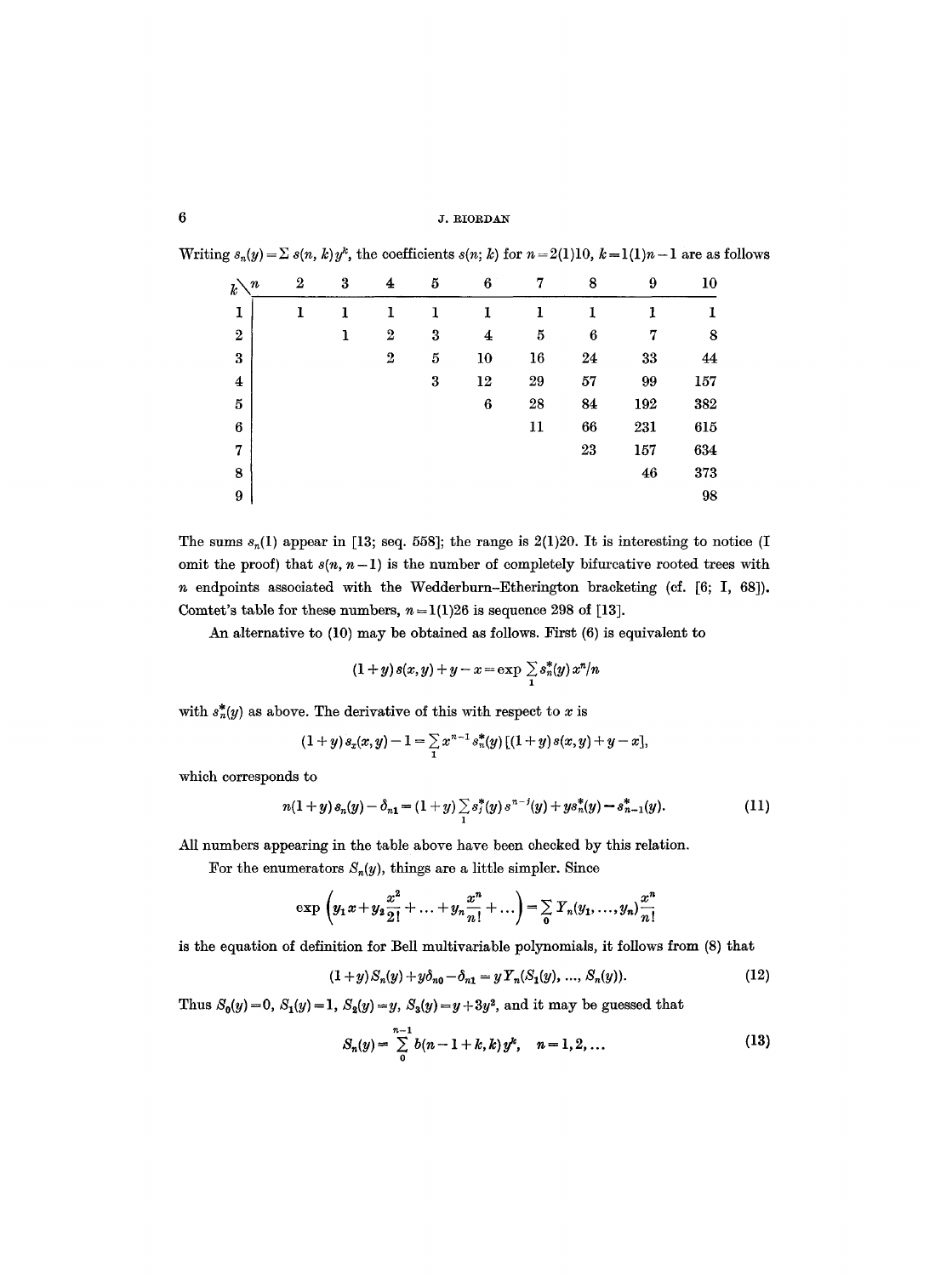with  $b(n, k)$  the associated Stirling number of the second kind, defined in [10, p. 77]. This is proved as follows. Differentiating (8), with partial derivatives indicated by suffixes, it is found that

$$
yS_y(y, w) D(y, w) = S(y, w) - w,
$$
  

$$
S_w(y, w) D(y, w) = 1,
$$

with  $D(y, w) = 1 + w - (1 + y)S(y, w)$ . The first of these is equivalent to

$$
y(1+y)S_y(y, w) D(y, w) = 1 - w - D(y, w).
$$

Hence

$$
(1-xy)S_w(y, w)-y(1+y)S_y(y, w)=1,
$$

or, with a prime denoting a derivative,

$$
S_{n+1}(y) - n y S_n(y) - y(1+y) S'_n(y) = \delta_{n0}.
$$
 (14)

Writing  $S_n(y) = \sum \sigma(n, k) y^k$  it follows from (14) that

$$
\sigma(n+1, k) = k\sigma(n, k) + (n-1+k)\sigma(n, k-1),
$$

which is the recurrence [10, p. 78]

$$
b(n+1, k) = kb(n, k) + nb(n-1, k-1)
$$

with *n* replaced by  $n-1+k$ , so that  $\sigma(n, k) = b(n+k-1, k)$ .

It should also be noticed (I owe this remark to Neil Sloane) that

$$
S_n(y) = Z_n(y, \ldots, y)
$$

with  $Z_n(z_1, ..., z_n)$  the multivariable polynomial for derivatives of inverse functions, in the notation of [11, p. 180]; (the substantiation of this statement by table 5.2 [11, p. 181] needs the following corrections: the coefficient of  $z_4z_1^2$  is 378, not 278, a term  $2100z_3z_2^2$  is missing, and  $15400z_3^2z_1$  should be  $15\ 400z_2^3z_1$ ).

I do not take space to derive the curious identity

$$
(1+x)Z_n(xS_2(y),...,xS_{n+1}(y))=xS_{n+1}(y(1+x)),
$$

which for  $x = 1$  becomes

$$
2Z_n(S_2(y),\, \ldots,\, S_{n+1}(y)) = S_{n+1}(2y).
$$

In contrast with this result for fully labeled endpoints, consider the case of all points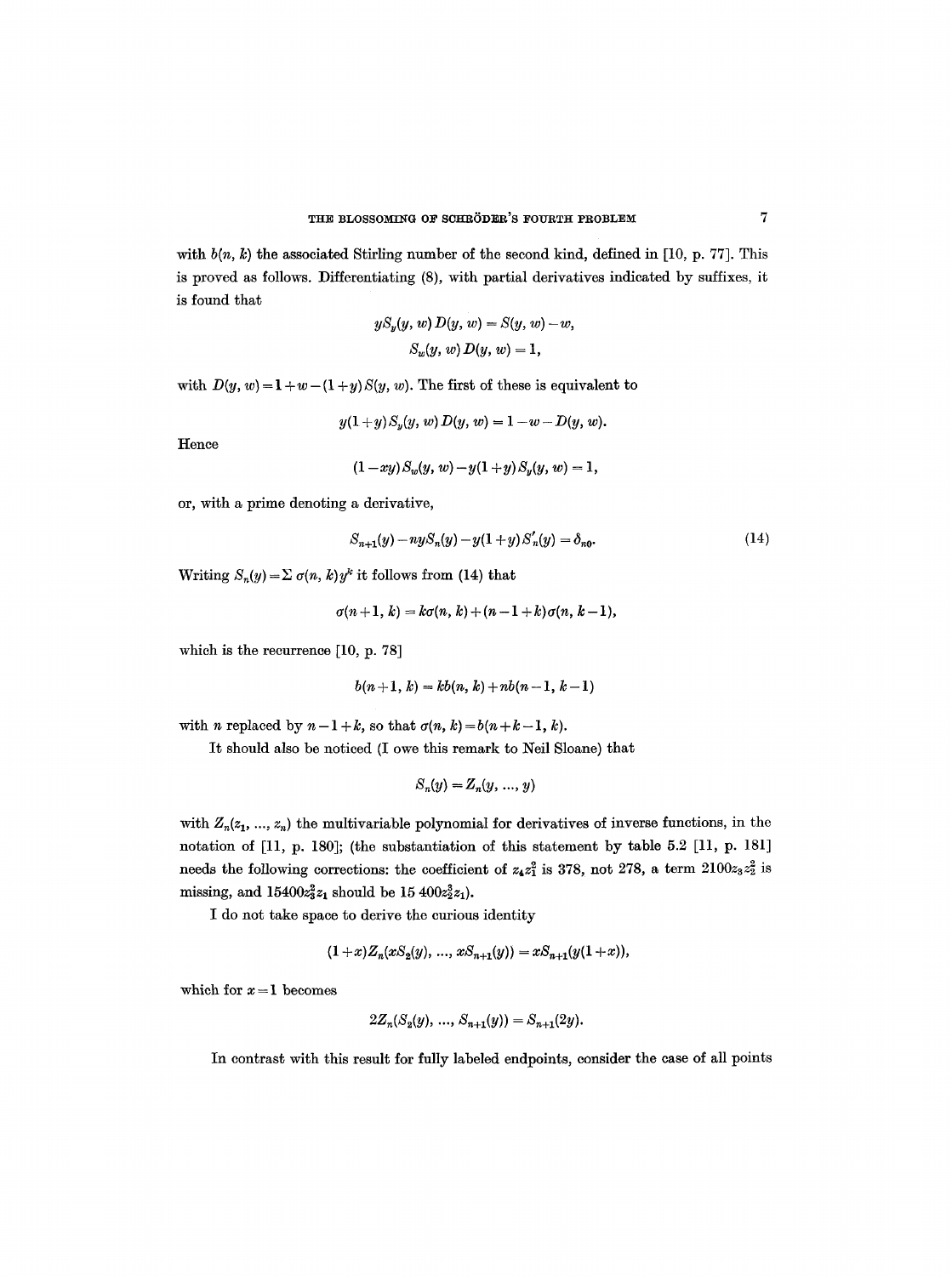labeled. As above,  $p(x, y, z) = \sum p_{m,n,j} x^m y^j z^j / j!$ , with  $p_{m,n,j}$  the number of trees with m points,  $j$  of which are labeled, and  $n$  endpoints. Then

$$
(1+x+xz)p(x, y, z)+x(1-y)(1+z)=x(1+z)\exp [p(x, y, z)+...+p(x^n, y^n)]n+...].
$$
\n(15)

Omitting details, this leads to

$$
(1+w)P(y, w) + w - wy = w \exp P(y, w) \tag{16}
$$

with  $P(y, w) = \sum P_n(y)w^n/n!$  and  $P_n(y)$  the enumerator of series-reduced planted trees with n labeled points by number of endpoints (other than the root). I do not take space to prove that

$$
P_n(y) = \sum_{0}^{N} (n)_k b(n-1,k) y^{n-k}, N = [(n-1/2)], \qquad (17)
$$

with  $(n)_k = n(n-1)$ ...  $(n-k+1)$ , the falling factorial. The first few of these polynomials are

| $n$      | 1   | 2 | 3      | 4      | 5              | 6               | 7 |                           |
|----------|-----|---|--------|--------|----------------|-----------------|---|---------------------------|
| $P_n(y)$ | $y$ | 0 | $3y^2$ | $4y^3$ | $60y^3 + 5y^4$ | $360y^4 + 6y^5$ | 3 | $150y^4 + 1050y^4 + 7y^6$ |

Note that  $P_n(y) \equiv 0 \pmod{n}$ ; it may also be shown that

$$
P_{n+p}(1) \equiv nP_n(1) + n(n-1)P_{n-1}(1), \pmod{p}
$$

with p an odd prime.

# 4. Polynomials  $T_n(x)$

These are polynomials arising from the following formula given, apart from notation, by Schröder in [12]

$$
S_{n+1} = \sum_{0} S(n+r,r) \sum_{0}^{n-r} (-1)^{s} {2n+1 \choose s} 2^{n-r-s}
$$
 (18)

with  $S(n, k)$  the Stirling number of the second kind. The sum on the right is a convolution, which suggests the two generating functions

$$
S_n^*(x) = \sum_{0} S(n+r, r) x^r
$$
  

$$
C_n(x) = \sum_{0} x^r \sum_{0}^r (-1)^s {2n+1 \choose s} 2^{r-s}.
$$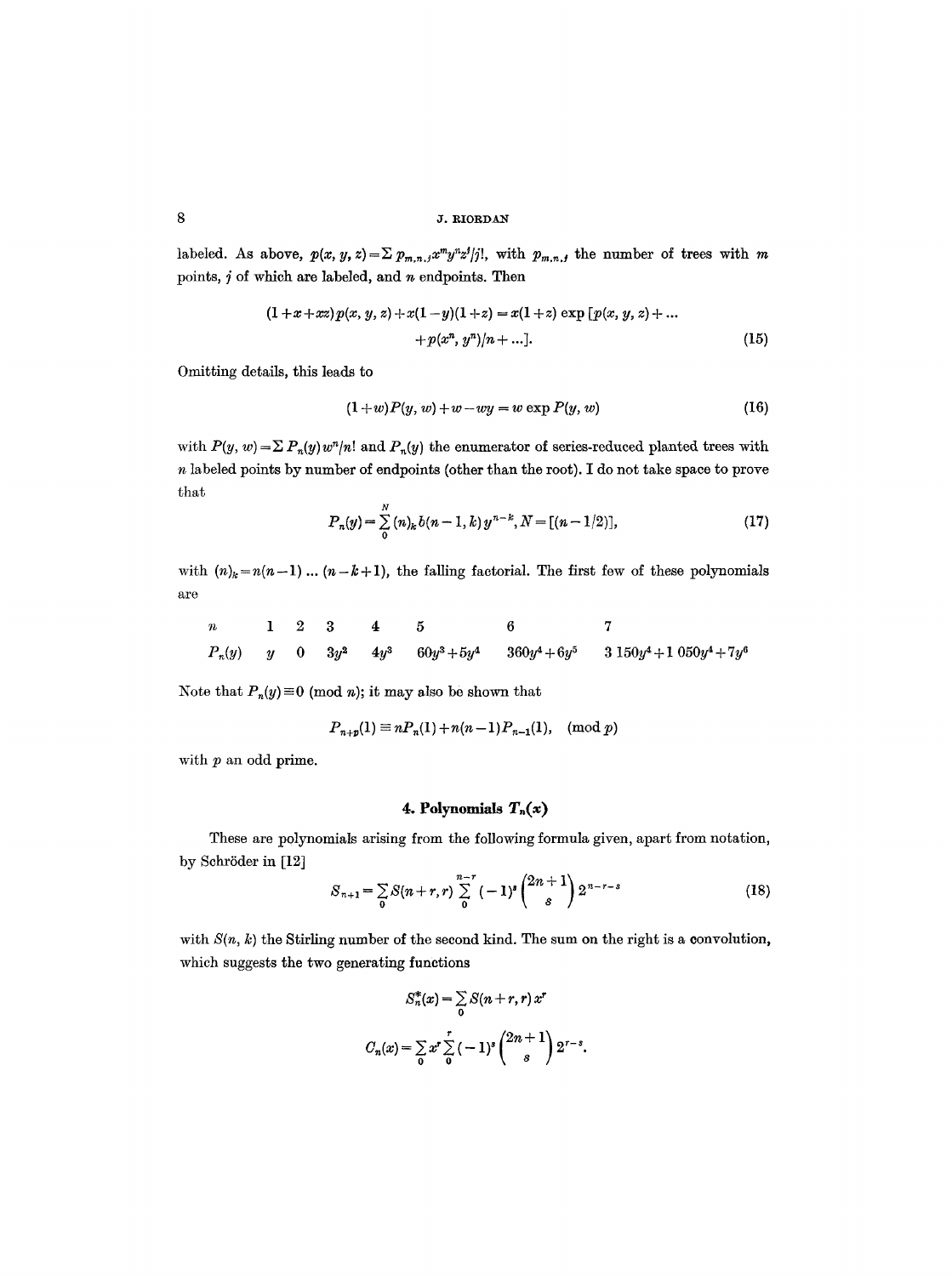The evaluation  $C_n(x) = (1-x)^{2n+1}(1-2x)^{-1}$  follows from interchange of the order of summation, and it is shown in [1, p. 280] that

$$
S_n^*(x) = (1-x)^{-2n-1} Q_n(x) \tag{19}
$$

with  $Q_0(x)=1$ ,  $Q_1(x)=x$ , and, with a prime denoting a derivative,

$$
Q_n(x) = (2n-1)xQ_{n-1}(x) + (x-x^2)Q'_{n-1}x), \quad n = 1, 2, ....
$$

The coefficients of  $Q_n(x)$  are denoted by  $a_{nk}$  in [1], and  $a_{n0} = \delta_{n0}$ ,  $a_{nk} = ka_{n-1,k} + (2n-k)a_{n-1,k-1}$ . It is worth noting here that  $Q_n(x)$  is the enumerator of trapezoidal words with n elements by number of distinct elements. Trapezoidal words are such that the ith element takes the values 1, 2, ...,  $2i-1$ ; for  $n=3$ , the words, classified by number of distinct elements, are 111; 112, 113, 114, 115, 121,122, 131, 133; 123, 124, 125, 132, 134, 135. Thus the enumerator is  $Q_3(x) = x + 8x^2 + 6x^3$ .

Since the product  $S_n^*(x)C_n(x)$  is  $Q_n(x)(1-2x)^{-1}$ , it is apparent that

$$
S_{n+1} = \sum_{1}^{n} a_{nk} 2^{n-k}
$$

and if  $T_0(x) = 1$ ,

$$
T_n(x) = \sum_{1}^{n} a_{nk} 2^{n-k} x^k = 2^n Q_n(x/2), \quad n = 1, 2, ... \tag{20}
$$

then  $T_n(1) = S_{n+1}$ .

The following short table of coefficients  $T_{nk}$  is included for concreteness

| $\boldsymbol{k}$<br>n | 2              | 3  | 4   | 5        |
|-----------------------|----------------|----|-----|----------|
| ı                     | 2              | 4  | 8   | 16       |
| $\boldsymbol{2}$      | $\overline{2}$ | 16 | 88  | 416      |
| $\bf{3}$              |                | 6  | 116 | $1\,312$ |
| 4                     |                |    | 24  | 888      |
| 5                     |                |    |     | 120      |

Note that by (20) and the recurrence for  $Q_n(x)$ 

$$
T_n(x) = (2n-1)xT_{n-1}(x) + (2x - x^2)T'_{n-1}(x)
$$

and, if  $T_n(x) = xt_n(x)$ ,

$$
2t_n(1+x) = P_{n+1}(x), \quad n = 1, 2, ...
$$

with  $P_n(x)$  the polynomial associated with fully labeled series-parallel networks, appearing in [10. p. 143].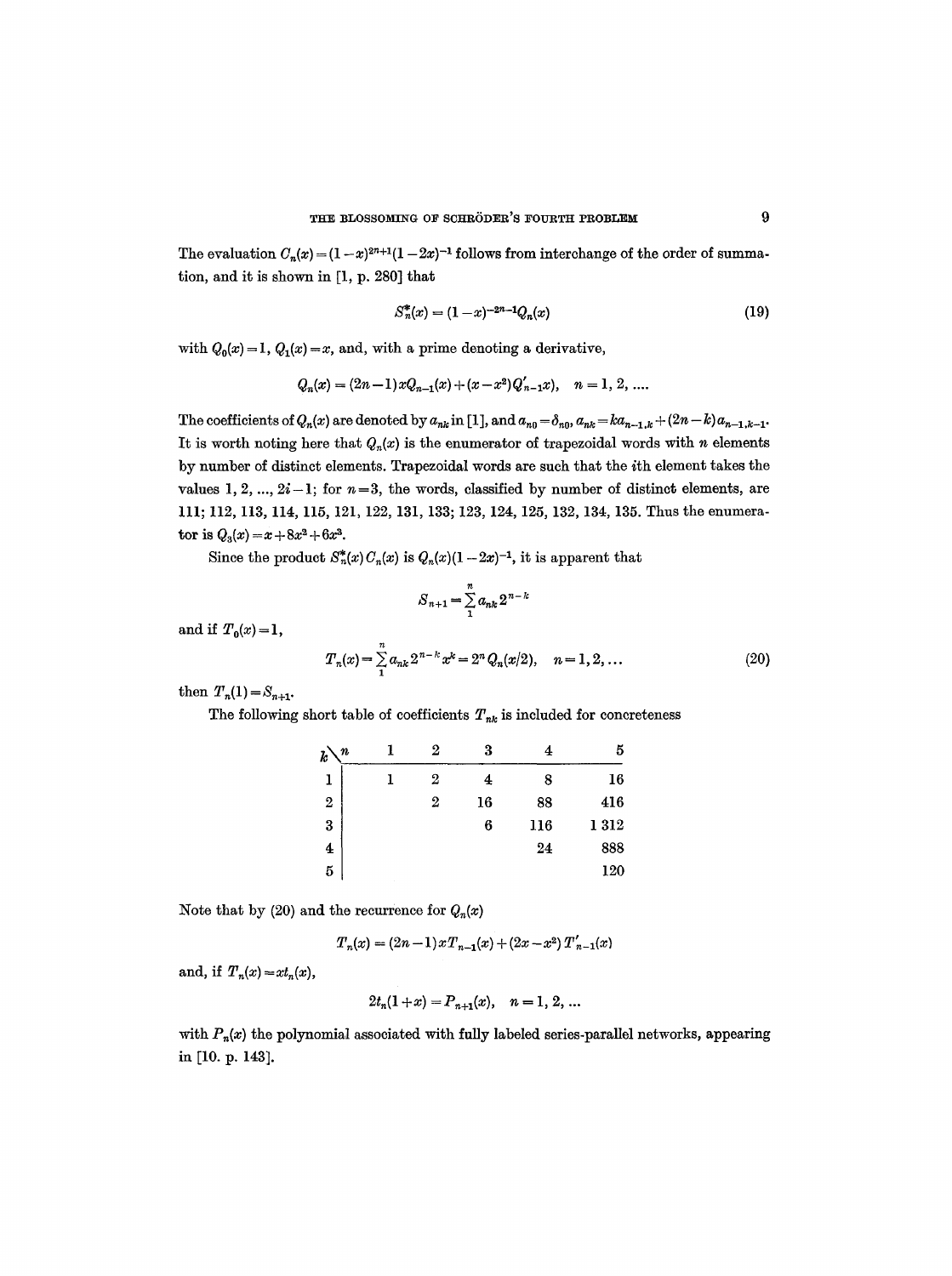# 5. Series-reduced rooted trees by lines at the root

As mentioned before, the rooted trees in question are obtained from the corresponding planted trees by removing the planting stem and rerooting. Their enumerator for trees with *n* like endpoints by number of lines at the root is denoted  $l_n(y)$ ; the corresponding enumerator for *n* labeled endpoints is  $L_n(y)$ .

The first few values of  $l_n(y)$  may be found by inspection of the trees; thus  $l_2(y)=y^2$ ,  $l_3(y) = y^2 + y^3$ ,  $l_4(y) = 3y^2 + y^3 + y^4$ . By definition of series-reduced trees, it is apparent that there are at least two and at most n lines at the root of a tree with n endpoints. Moreover, each line at the root is the stem of a planted tree with j endpoints, for which there are  $s_j$ choices  $(s_j = s_j(1))$ , but if there are k lines each with j endpoints, the number of choices is  ${s_j+k-1 \choose k}$ , the number of combinations with repetition of  $s_j$  things, k at a time. Thus

$$
l_4(y) = \left(s_3 s_1 + {s_2 + 1 \choose 2}\right) y^2 + s_2 {s_1 + 1 \choose 2} y^3 + {s_1 + 3 \choose 2} y^4.
$$

From the identity

$$
\exp \sum_{1} s(x^{k}) y^{k} / k = (1 - xy)^{-s_1} (1 - x^2 y)^{-s_2} \dots = 1 + x(s_1 y) + x^2 \left[ s_2 y + \binom{s_1 + 1}{2} y^2 \right] + \dots
$$

it follows, writing  $\lambda_1(y)=s_1y=y, \lambda_n(y)=s_ny+l_n(y), n=2, 3, ...$ , and  $\lambda(x, y)=\sum_1 x^n \lambda_n(y)$ , that

$$
1 + \lambda(x, y) = \exp \sum_{1} s(x^k) y^k / k = \exp \sum_{1} \sigma_n(y) x^n / n \tag{21}
$$

with  $\sigma_n(y) = \sum_{d|n} ds_d y^e$ ,  $de = n$ .

Equation (21) implies the two results

$$
\lambda_n(y) = S_n(\sigma_1(y), \dots, \sigma_n(y)),
$$
  
\n
$$
n\lambda_n(y) = \sigma_n(y) + \sum_{j=1}^n \sigma_j(y) \lambda_{n-j}(y),
$$
\n(22)

with  $S_n(t_1, ..., t_n)$  the cycle index of the symmetric group.

With  $l_n(x) = \sum l_{nk} x^k$ , the coefficients for  $n = 5(1)9$  are:

| $_k$<br>$\pmb{n}$ | 9   |     |    | 5  | 6 |   | 8 | 9 |
|-------------------|-----|-----|----|----|---|---|---|---|
| $\bf 5$           |     | 3   |    |    |   |   |   |   |
| $\bf{6}$          | 20  | 8   | 3  |    |   |   |   |   |
| 7                 | 55  | 22  | 8  | 3  |   |   |   |   |
| $\bf 8$           | 162 | 63  | 23 | 8  | 3 |   |   |   |
| 9                 | 477 | 188 | 65 | 23 | 8 | 3 |   |   |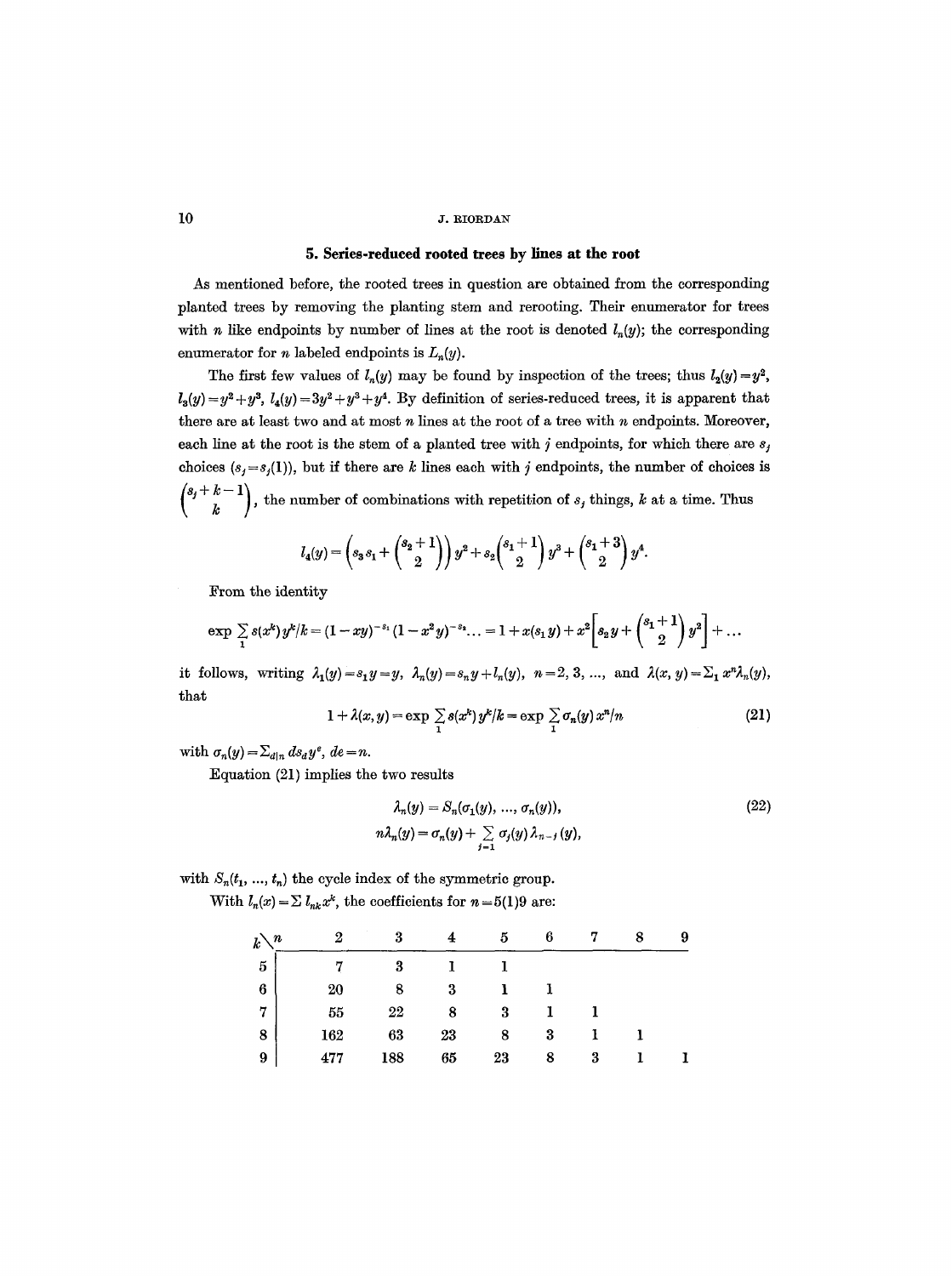It is clear that  $l_{nn} = l_{n,n-1} = 1$ ,  $l_{n,n-2} = s_3 + 1 = 3$ ,  $n = 4, 5, ...$ ; for any  $k \ge 2$ ,  $l_{n,n-k}$  is monotone increasing for  $n=k+2(1)2k$  and  $l_{2k+j,k+j}=l_{2k,k}$ ,  $j=1, 2, ...$  Thus the table above may be truncated by the following table for  $l_{n,n-k}$ 

|                  | $k\lambda^{n-k-2}$ | 0   |     | 2   | 3   |     | 5   |
|------------------|--------------------|-----|-----|-----|-----|-----|-----|
| $\boldsymbol{2}$ |                    |     | 8   |     |     |     |     |
| $\bf{3}$         |                    | 20  | 22  | 23  |     |     |     |
| $\boldsymbol{4}$ |                    | 55  | 63  | 65  | 66  |     |     |
| $\overline{5}$   |                    | 162 | 188 | 196 | 195 | 199 |     |
| 6                |                    | 477 | 564 | 590 | 598 | 600 | 601 |

Turn now to the enumerator  $L_n(y)$  (fully labeled endpoints). The identity corresponding to (21) is

$$
1 + L(x, y) = \exp(yS(x)) - yS(x) \tag{23}
$$

with  $L(x, y) = \sum L_n(y) x^n/n!$ ,  $S(x) = \sum S_n x^n/n!$ . Thus  $L_0(y) = 0$ . It follows easily from (23) that

$$
L_n(y) + yS_n = Y_n(yS_1, ..., yS_n), \quad n = 1, 2, ...,
$$
  
\n
$$
L_{n+1}(y) = y \sum_{0} {n \choose j} S_{j+1} L_{n-j}(y) + y^2 \sum_{0} {n \choose j} S_{j+1} S_{n-j}, \quad n = 0, 1, ....
$$
\n(24)

In the first of (24),  $Y_n$  is a Bell polynomial; in the second the last term is  $y^2L(n+1, 2)$  or as will appear below,  $y^2(S_{n+1} + nS_n)/2$ . From either of equations (24), it may be found that:  $L_2(y) = y^2$ ,  $L_3(y) = 3y^2 + y^3$ ,  $L_4(y) = 19y^2 + 6y^2 + y^3$ .

Following Comtet [6; I, p. 144], write

$$
Y_n(yS_1, ..., yS_n) = \sum_{1}^{n} y^k B_{n,k}(S_1, S_2, ...),
$$

so that

$$
L(n, k) = B_{n, k}(S_1, S_2, \ldots), \quad k = 2(1) n.
$$

Then first, by a known formula  $[10, p. 48]$ 

$$
L(n,2)=\sum_{0}\binom{n-1}{j}S_{j}S_{n-j},
$$

and by differentiation of the second of equations (9),

$$
(1+x)S'(x) = 1 + 2S(x)S'(x)
$$
\n(25)

(the prime denotes a derivative); hence

$$
S_{n+1}+nS_n=\delta_{n0}+2\sum\binom{n}{j}S_jS_{n+1-j}=\delta_{n0}+2L(n+1,2).
$$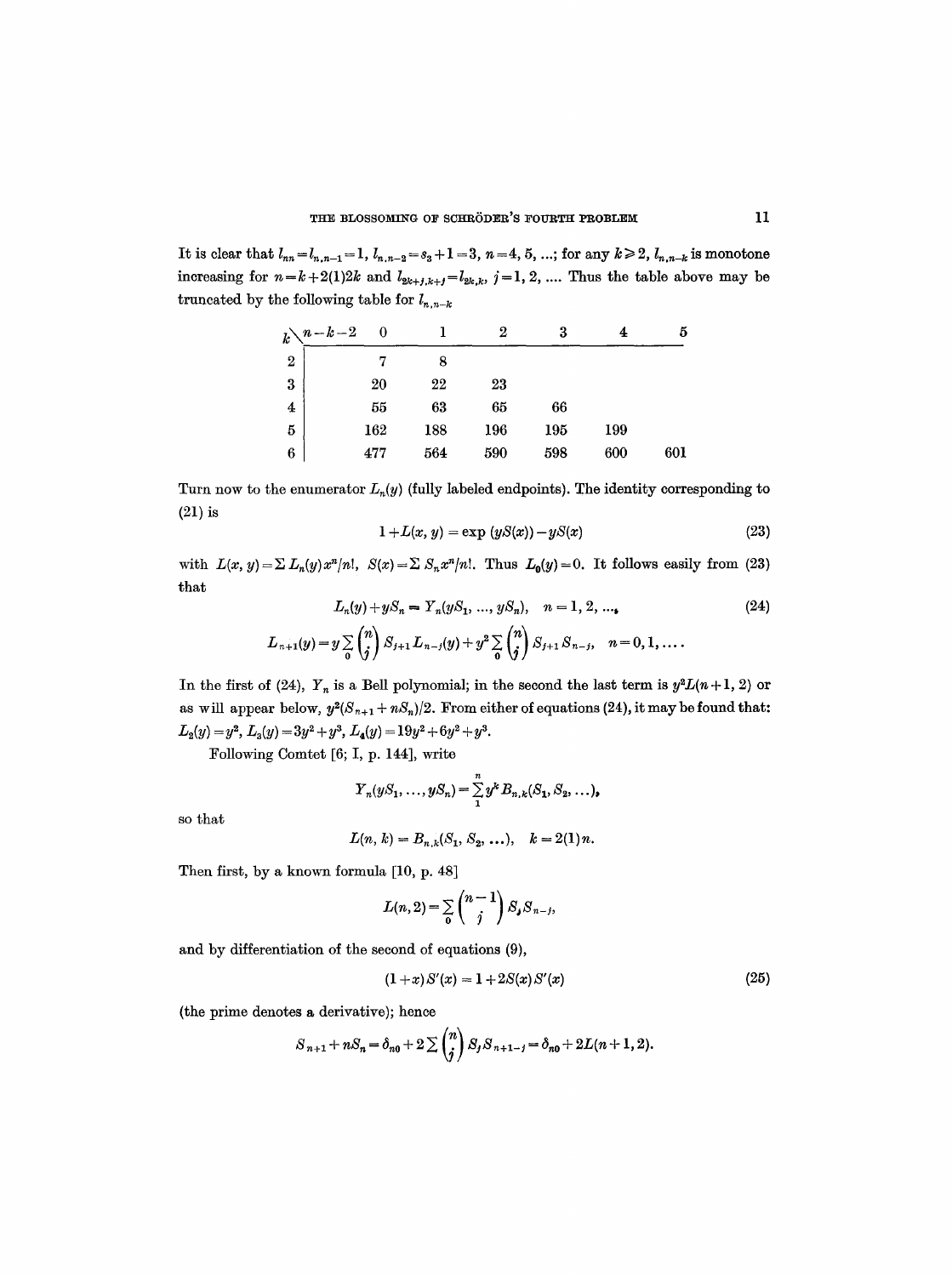Thus  $L(1,2)=0$  and

$$
2L(n+1,2) = S_{n+1} + nS_n, \quad n = 1, 2, \ldots.
$$

Multiplying (25) through by  $S<sup>k</sup>(x)$  to get

$$
(1+x) Sk(x) S'(x) = Sk(x) + 2Sk+1(x) S'(x),
$$

and noting that  $DS^k(x) = kS^{k-1}(x)S'(x), D = d/dx$ , it follows that

$$
(1+x) DS^{k+1}(x)/(k+1) = S^{k}(x) + 2S^{k+2}(x)/(k+2).
$$
 (26)

Using the identity [II, p. 180]

$$
S^{k}(x) = k! \sum_{n=k} B_{n,k}(S_1, S_2, \ldots) x^{n}/n! = k! \sum_{n=k} L(n,k) x^{n}/n!, \quad k = 2(1) n,
$$

and its immediate consequence

$$
DS^{k}(x) = k! \sum_{n=k} L(n+1, k) x^{n} / n! , \quad k = 2(1) n
$$

in (26) leads to the recurrence

$$
L(n+1, k+1) + nL(n, k+1) = L(n, k) + 2(k+1)L(n+1, k+2),
$$
\n(27)

 $\mathbf{r}$ 

which holds for  $k=1(1)n$  if  $L(n, 1)$  is taken as  $S_n$ . Note that the case  $k=1$  then gives

$$
4L(n+1, 3) = L(n+1, 2) + nL(k, 2) - S_n
$$

or, since  $2L(n+1, 2) = S_{n+1} + nS_n$ ,

$$
8L(n+1, 3) = S_{n+1} + 2(n-1)S_n + n(n-1)S_{n-1}.
$$

Similarly it is found that

$$
48L(n+1, 3) = S_{n+1} + 3(n-2)S_n + (3n^2 - 9n + 4)S_{n-1} + n(n-1)/n - 2)S_{n-2}
$$

Working from the upper end, it is apparent that  $L(n+1, n+1)=L(n, n)=L(2, 2)=1$ . Then

$$
L(n+1, n) = L(n, n-1) + 2nL(n+1, n+1) - L(n, n) = L(n, n-1) + n = {n+1 \choose 2}
$$

the last step by the boundary condition  $L(3, 2) = 3$ .

Omitting details, two further results are

$$
L(n+1, n-1) = {n+1 \choose 3} + 3{n+2 \choose 4}
$$
  

$$
L(n+1, n-2) = {n+1 \choose 4} + 10{n+2 \choose 5} + 15{n+3 \choose 6}
$$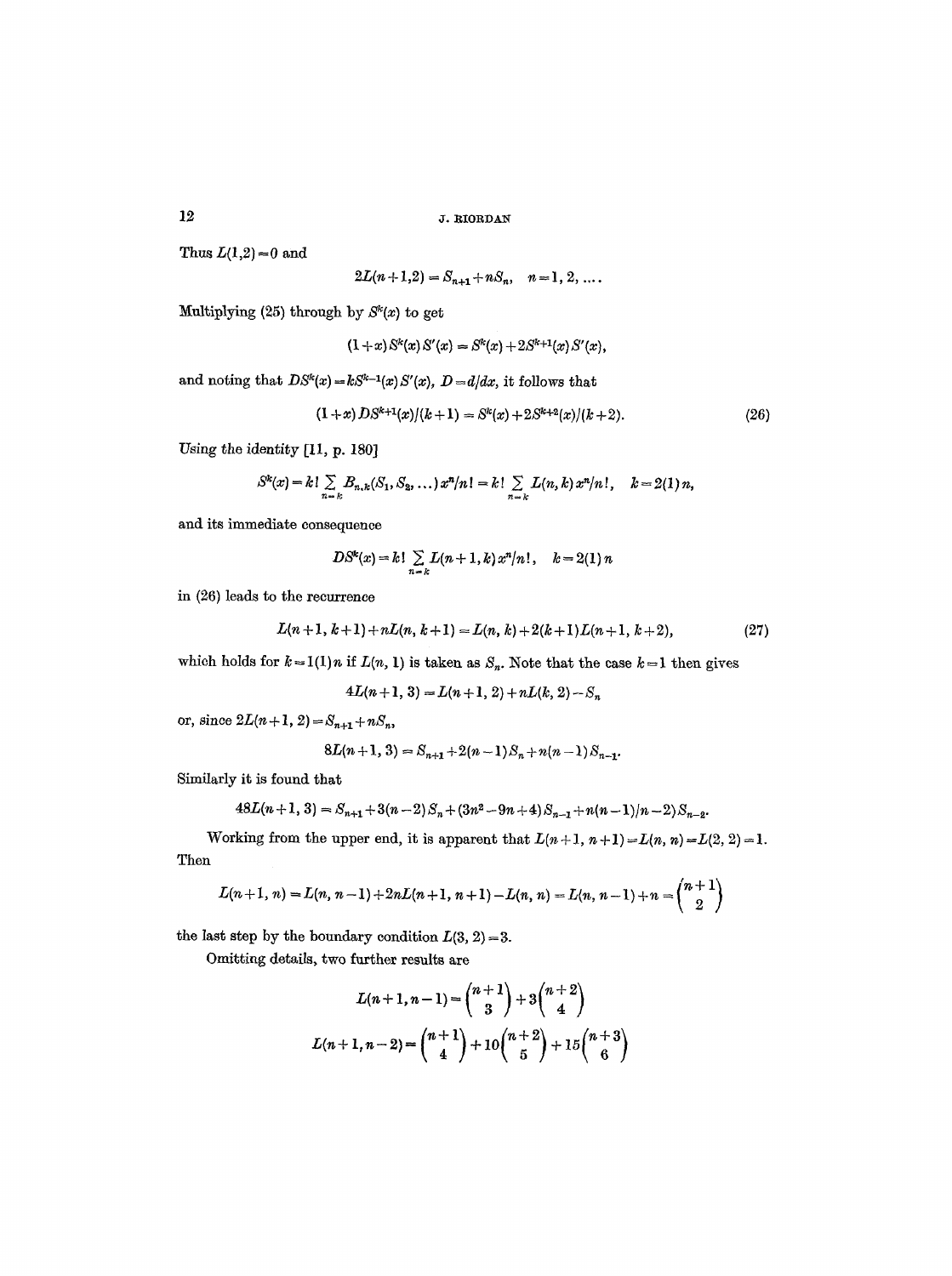in which the numerical coefficients are instances of the familiar numbers  $b(k+j, j)$ . Thus it may be guessed that

$$
L(n, n-k) = \sum_{0}^{k} {n+j-1 \choose j+k} b(k+j, j),
$$
 (28)

which is readily verified by (27) and the recurrence for  $b(n, k)$  quoted above. Note that the sum starts with zero only to include  $L(n, n) = b(0, 0) = 1$ ; for  $k > 0$ ,  $b(k, 0) = 0$ . Of course, (28) is equivalent to

$$
L(n,k) = \sum_{0}^{n-k} {n+j-1 \choose k-1} b(n-k+j,j), \qquad (28a)
$$

and

$$
L_n(y) = \sum_{k=2}^n y^k \sum_{j=0}^{n-k} {n+j-1 \choose k-1} b(n-k+j,j).
$$

Additional values of  $L(n, k)$  are as follows

| k<br>$\it n$ | 2       | 3      | 4      | 5.      |     |    | 8 |
|--------------|---------|--------|--------|---------|-----|----|---|
| $\mathbf{5}$ | 170     | 55     | $10\,$ |         |     |    |   |
| 6            | 1966    | 645    | 125    | 15      |     |    |   |
| 7            | 27 860  | 9226   | 1855   | 245     | 21  |    |   |
| 8            | 467 244 | 155764 | 32 081 | 4 4 8 0 | 434 | 28 |   |

## **6. Series-reduced rooted trees by height**

The height of any tree, issueing from the root, is the number of lines in the longest path from the root to an endpoint. With several lines at the root, the height of the tree is the maximum of the heights of the several trees. If the enumerators by height are denoted  $h_n(y)$  and  $H_n(y)$  (for the unlabeled, and labeled cases, resp.), the following table may be found by inspection:

| n        | $\overline{2}$   | - 3      | 4               | 5                      |
|----------|------------------|----------|-----------------|------------------------|
| $h_n(y)$ | $\boldsymbol{u}$ | $y+y^2$  | $y+3y^2+y^3$    | $y+5y^2+5y^3+y^4$      |
| $H_n(y)$ | $\boldsymbol{u}$ | $y+3y^2$ | $y+13y^2+12y^3$ | $y+50y^2+125y^3+60y^4$ |

Of course  $h_n(1) = s_n$ ,  $H_n(1) = S_n$ .

These results may be verified by classifying the trees by their *specification,* that is, by the partition  $1^{p_1}, 2^{p_2}, ..., n^{p_n}$  of n, with  $p_i$  the number of planted trees with i endpoints issueing from the root; note that  $p_1 + p_2 + ... + p_n \ge 2$ ,  $p_1 + 2p_2 + ... + np_n = n$ . For  $n = 2, 3, 4$ the specifications are  $1^2$ ; 21, 1<sup>3</sup>; 31, 22; 21<sup>2</sup>; 1<sup>4</sup>. Writing  $h(1^{p_1} \ldots n^{p_n}, y)$  for the height enumerator of (unlabeled) trees with specification  $1^{p_1} \dots n^{p_n}$  it is clear that

$$
h(1^{p_1},y)=y, \quad h(1^{p_1}2^{p_2},y)=y^2, \quad p_2=1,2,\ldots
$$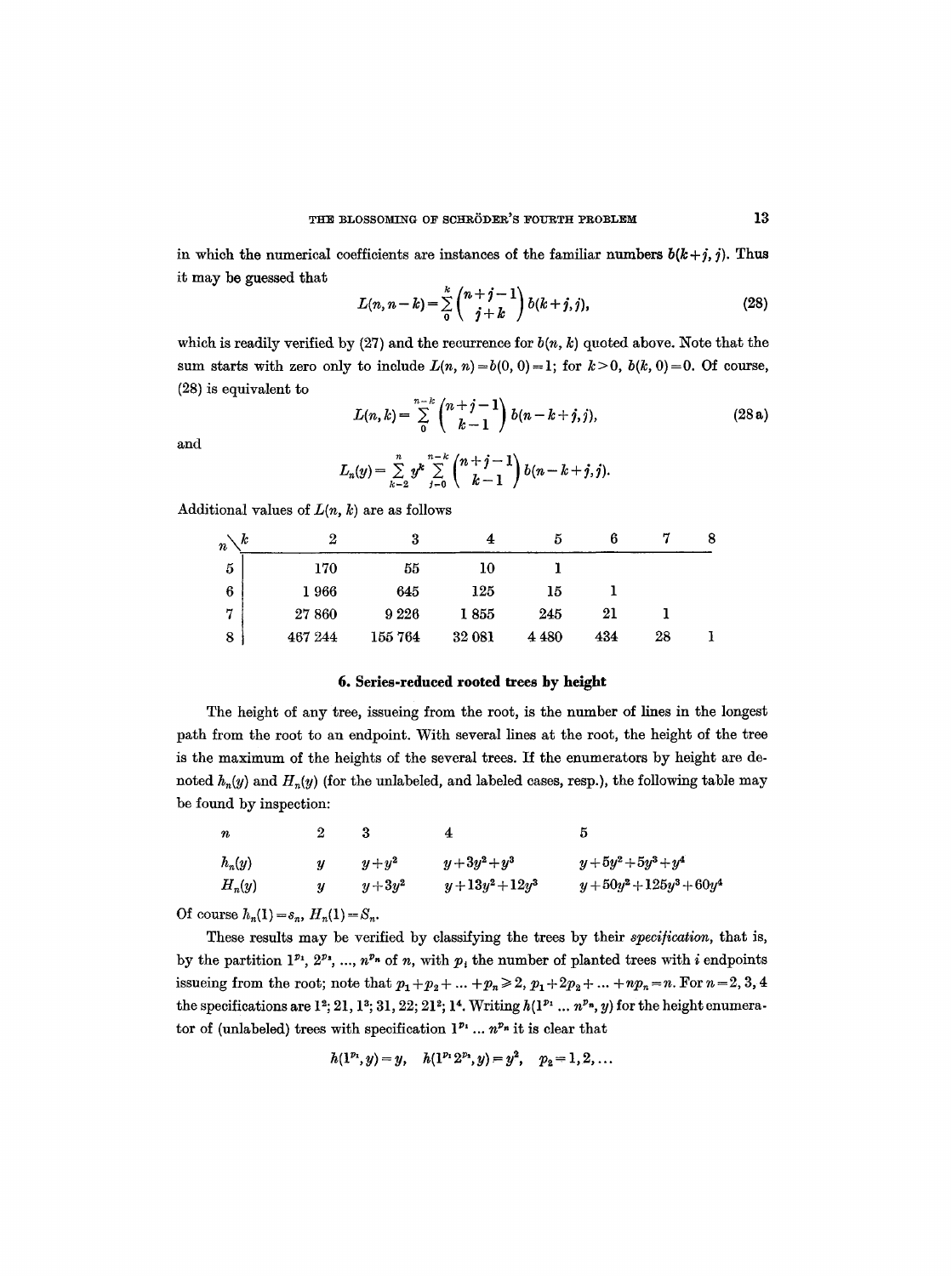Note that in the second all  $p_1$  (with one endpoint) have height one, all  $p_2$  trees have height 2, that is, height enumerator  $y^2 = yh_2(y)$ . Similarly the height enumerator of a (planted) tree with j endpoints, issueing from the root, is  $yh_j(y)$  and  $h(1^{p_1}2^{p_2}j, y) = yh_j(y)$ . Thus

$$
h_4(y) = h(13, y) + h(22, y) + h(211, y) + h(1 111, y)
$$
  
=  $yh_3(y) + 2y^2 + y = y + 3y^2 + y^3$ ,  

$$
h_5(y) = h(14, y) + h(23, y) + h(1^23, y) + h(12^2, y) + h(1^32, y) + h(1^5, y)
$$
  
=  $yh_4(y) + 2yh_3(y) + 2y^2 + y = y + 5y^2 + 5y^3 + y^4$ .

 $\text{For } n=6 \text{, the term } h(3^2, y) \text{ requires special consideration, since } h(3^{p_3}, 1) = \begin{pmatrix} 3 & 7 & 8 \ & 7 & 8 \ & p_3 & 7 \end{pmatrix} = p_3 + 1.$ But it is easy to see that

 $h(3^{p_3}, y) = y^2 + p_3y^3$ ,  $p_3 = 1, 2, ...,$ 

since there is only one way of choosing 
$$
p_3
$$
 trees of height 2. It is a little harder to show that

$$
h(4^{p_4},y)=y^2-y^3+\binom{p_4+3}{3}y^3+\binom{p_4+3}{4}y^4,\quad p_4=1,2,\ldots,
$$

and

$$
h(5^j, y) = y^2 - y^3 + {j+5 \choose j} (y^3 - y^4) + {j+10 \choose j} y^4 + {j+10 \choose j-1} y^5, \quad j = 1, 2, ...,
$$
  

$$
h(6^j, y) = y^2 - y^3 + {j+9 \choose j} (y^3 - y^4) + {j+24 \choose j} (y^4 - y^5) + {j+31 \choose j} y^5 + {j+31 \choose j-1} y^6.
$$

Since  $h(6, y) = yh_6(y) = y^2 + 9y^3 + 15y^4 + 7y^5 + y^6$ , the numbers in the binomial coefficients appearing in  $h(6^7, y)$  are recognized as 9,  $9+15$ ,  $9+15+7$ . Since a similar remark applies to its predecessors, it is easy to guess the structure of  $h(n^j, y)$ ,  $n = 1, 2, ...,$  which I have not taken the time to prove.

The dominance relation implicit in height enumeration is accommodated by an operator o, such that

$$
y^{j_1} \mathtt{o} y^{j_2} \ldots \mathtt{o} y^{j_k} \mathtt{=} y^J
$$

with  $J=\max (j_1, ..., j_k)$ . Thus a tree of specification 43 is evaluated by

$$
yh_4(y)\circ yh_3(y)=(y^2+3y^3+y^4)\circ (y^2+y^3)=y^2+7y^3+2y^4.
$$

The coefficients  $h(n, k)$  of  $h_n(y)$  for  $n=6(1)10$  are: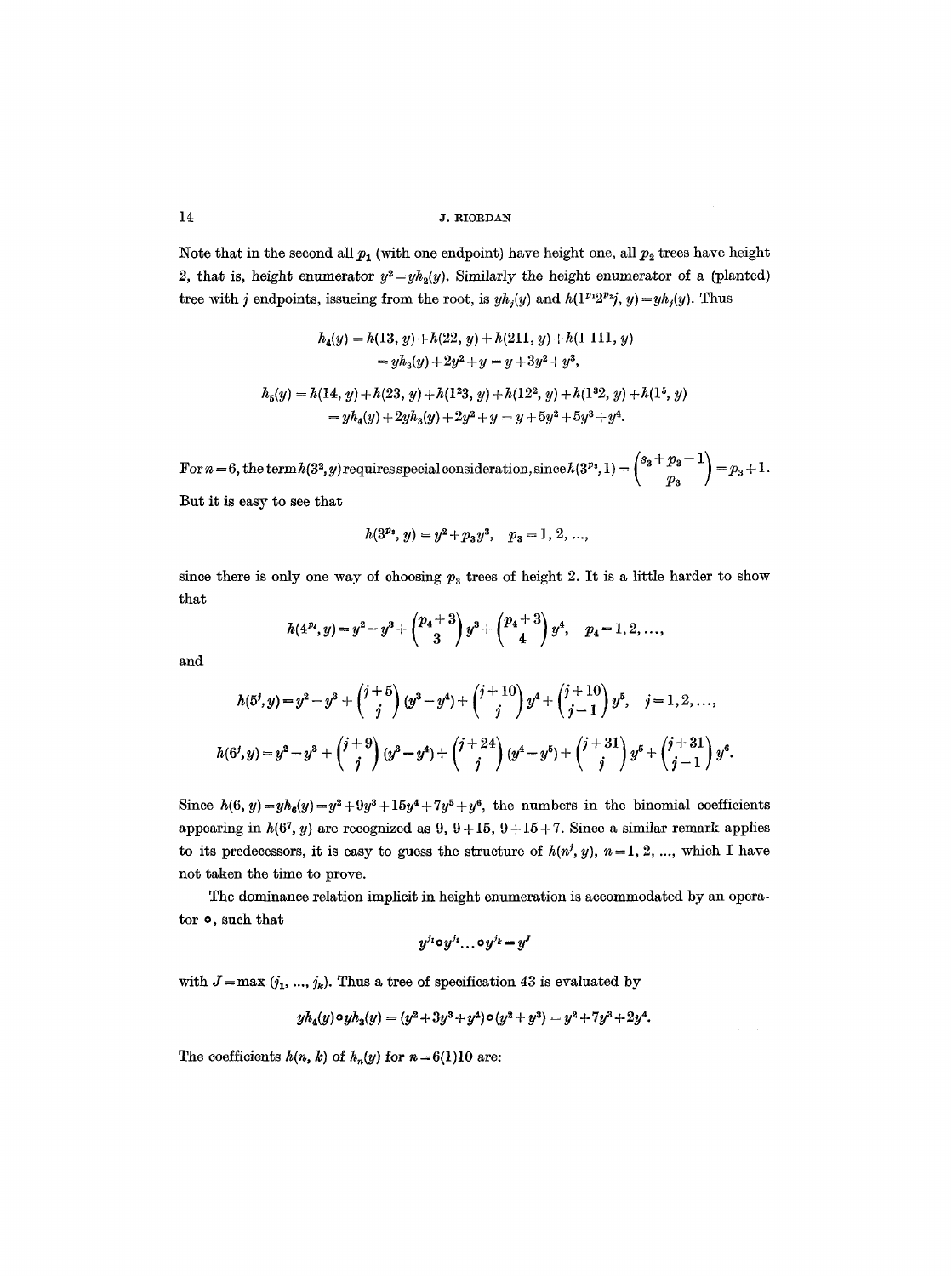#### THE BLOSSOMING OF SCHRÖDER'S FOURTH PROBLEM

| k<br>$\overrightarrow{n}$ |    |    | 3   |     |     | 6   |    | 8  | 9 |
|---------------------------|----|----|-----|-----|-----|-----|----|----|---|
| $\overline{\bf{6}}$       |    | -9 | 15  |     |     |     |    |    |   |
| 7                         | -1 | 13 | 37  | 29  | 9   |     |    |    |   |
| ${\bf 8}$                 | 1  | 20 | 84  | 97  | 47  |     |    |    |   |
| -9                        |    | 28 | 175 | 286 | 193 | 69  | 13 |    |   |
| $10\,$                    | -1 | 40 | 354 | 788 | 690 | 333 | 95 | 15 |   |

It is apparent that  $h(n, n-1)=1$ ,  $h(n, n-2)=2n-5$ ,  $n=2, 3, ...$ , and it may be verified that

$$
h(n, n-3) = 2(n-1)(n-5) + 5, \quad n = 5, 6, \dots,
$$
  

$$
h(n, n-4) = 8\binom{n-2}{3} - 4\binom{n-2}{2} - 3, \quad n = 8, 9, 10.
$$

The sequences  $h(n, j)$ ,  $j = 2, 3, 4, 5$  do not appear in [13].

For the labeled ease, the formula similar to the first of (24) is

$$
H_n(y) = y Y_n(H_1(y), ..., H_n(y)) - y H_n(y)
$$

with the products in the expansion of  $Y_n$  evaluated by the operator  $\circ$ ; *ex gratia* 

$$
H_1(y) \circ H_n(y) = H_2(y) \circ H_n(y) = H_n(y),
$$
  

$$
H_3(y) \circ H_3(y) = (y + 3y^2) \circ (y + 3y^2) = y + 15y^2.
$$

The coefficients  $H(n, k)$  for  $n=6(1)9$  are

|                | $n\setminus k$ 1 |          |          |                                                         |         |            |        |  |
|----------------|------------------|----------|----------|---------------------------------------------------------|---------|------------|--------|--|
| 6 <sup>1</sup> |                  | 201      | 1 080    | -1 110                                                  | 360     |            |        |  |
| $7 -$          |                  | 875      | $9\;352$ | 11 170                                                  | 10 290  | 2520       |        |  |
| 8              |                  | $4\,138$ | 84 917   | 229 936                                                 | 218 400 | $102\,480$ | 20 160 |  |
| 9              |                  | 1 21 145 |          | 820 521 3 370 941 4 372 704 2 948 400 1 103 760 181 440 |         |            |        |  |

It is evident that  $H(n, n-1)=n!/2$ , and that

$$
H(n, n-2) = nH(n-1, n-3) + nH(n-1, n-2), \quad n = 5, 6, \dots,
$$
  

$$
H(n, n-3) = nH(n-1, n-4) + 2\binom{n}{2}H(n-1, n-3) + 8\binom{n}{3}H(n-1, n-2), \quad n = 7, 8, \dots.
$$

Also  $H(n, 1) = 1$ , and  $H(n, 2) = B_n - 2$ ,  $n = 2, 3, ...$ , with  $B_n = Y_n(1, ..., 1)$ , a Bell number.

### **Re|erences**

- [1]. CARLITZ, L., The coefficients in an asymptotic expansion. *Proc. Amer. Math. Soc.*, 16 (1965), 248-252.
- [2]. The coefficients in an asymptotic expansion and certain related ntunbers. *Duk6 .Math. J.,* **35 (1968), 83-90.**